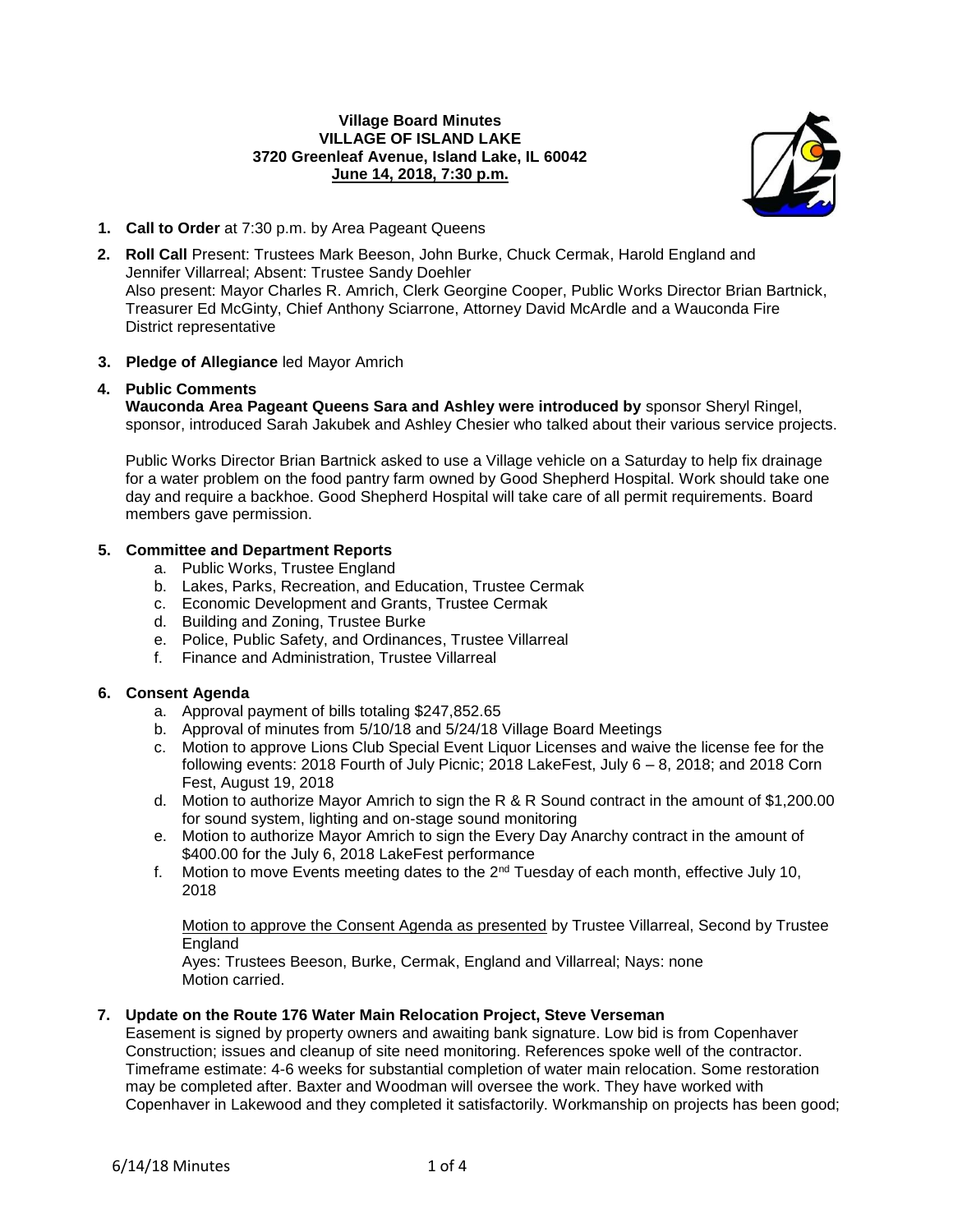they have corrected issues with cleanup when called on it.

Attorney McArdle: We can accept lowest responsible bid. In 2016 and 2018 there were two accidents involving tipped over backhoes. If you choose not to accept the Copenhaver bid, you can reject all bids (item b below). Our water superintendent expressed concerns about the contractor.

Ken Copenhaver said he lives 6 miles from the Village and will come to the site personally every morning. They do a lot of water main work; they have 15 crews and will use their "A Team". The company has brought in a new superintendent. Evanston \$6,000,000 Fountain Square water fountain project had a subcontractor issue; they will not use that company again. Copenhaver is "eating" a \$95,000 cost for replacing pipes on that job. Algonquin project also had a subcontractor issue. They Crystal Lake Pyott Road project ahead of schedule.

Mayor Amrich: We have a concern about the proximity to the highway and will involve work on a private property easement. Trustee Villarreal asked for an explanation of item c. Steve Verseman: B & W will prepare paperwork to execute.

State bids for the road project will be opened in August; construction will start in late September.

- **8. Discussion of bids received for the water main relocation project with possible action as follows:**
	- **a. Award of bid to the lowest responsible bidder not to exceed \$200,000; or**
	- **b. Rejection of all bids, waiver of advertisement for competitive bids and award of contract to Berger Excavating Contractors, in an amount not to exceed \$200,000; and**
	- **c. Authorize Baxter & Woodman to prepare all necessary paperwork for a Notice to Proceed with Construction to the selected contractor.**

Motion to award the contract in the amount of \$174,325.00, finding him to be the lowest responsible bidder, to Copenhaver Construction, subject to signing the Lesperance Easement Agreement and to authorize by Trustee Beeson, Second by Trustee Villarreal Ayes: Trustees Beeson, Burke, Cermak, England and Villarreal; Nays: none Motion carried.

#### **9. Motion to authorize Mayor Amrich to sign the Baxter & Woodman Engineering Services Agreement in the amount of \$27,850.00 for the Route 176 Water Main Relocation Project**

Motion to authorize Mayor Amrich to sign the Baxter & Woodman Engineering Services Agreement in the amount of \$27,850.00 for the Route 176 Water Main Relocation Project by Trustee Beeson, Second by Trustee Villarreal

Ayes: Trustees Beeson, Burke, Cermak, England and Villarreal; Nays: none Motion carried.

Steve Verseman: Will send Copenhaver references to Board tomorrow.

McHenry County Community Development Block Grants meeting on June 27, 2018. Mayor and Steve will attend to ask for another \$40,000.00 for repaving projects; Richard, David and Ralph are the additional streets.

Lakeview Drive Bridge: Discussed in the past; condition deteriorates and it may be de-rated for buses and other large vehicles. IDOT will fund 80%. Phase 1 study will cost Village \$25,000 (total cost of \$125,000 in monthly installments) and take approximately 6 months. Village would. Suggested construction is 2 box culvert construction that will widen it. IDOT requires 20' wide. Boxes will be12' each. Phase 2 design: Village portion, \$27,000. Village would have to pay money upfront for the study and design. In construction phase, IDOT funds and requests Village portion. Village portion of construction would be \$75,000 for Phase 3. Construction will take approximately a year. Actual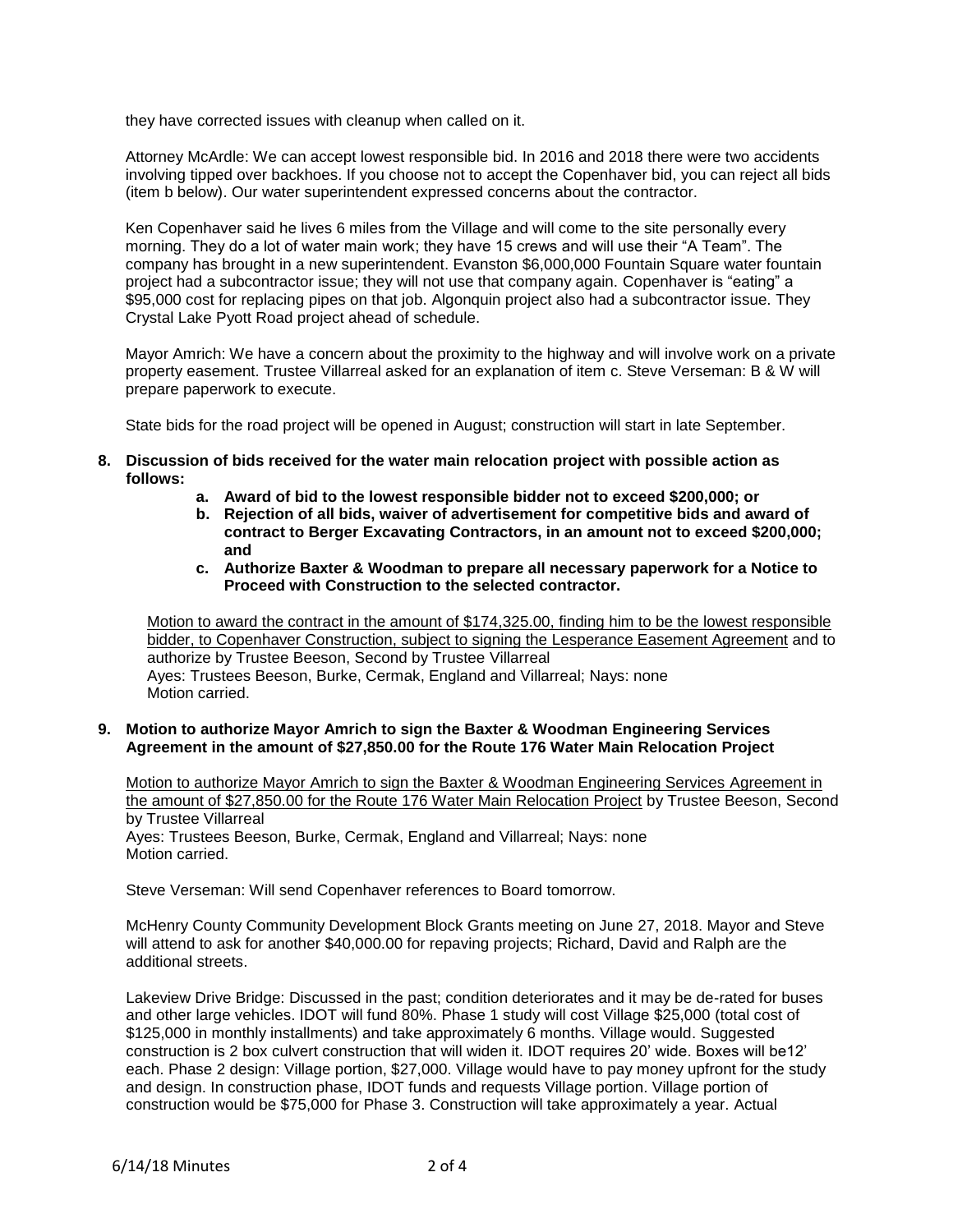construction of bridge will involve 4-6 months of bridge closure.

Steve will update May 2017 letter with a timeline RE: project. Once Village decides to do it, it will take IDOT about 6 months to approve project. It will fall in the 2019-2020 budget year.

## **10. Motion to amend the 2018-2019 Budget to include additional funds in the amount of \$17,500.00 for lake weed treatment Island Lake in the spring of 2019**

Discussion: Trustee Beeson: Timing issue with budget so that treatment lands later than needed. The funds are available. This will allow more timely treatment. Trustee Villarreal: Ken is always welcome to come to the Board and let them know he needs the money ahead of time.

Motion to amend the 2018-2019 Budget to include additional funds in the amount of \$17,500.00 for lake weed treatment Island Lake in the spring of 2019 by Trustee Beeson, Second by Trustee Burke Ayes: Trustees Beeson, Burke, Cermak, England and Villarreal; Nays: none Motion carried.

#### **11. Motion to authorize Mayor Amrich to sign the Access Easement Agreement with Cindy Lesperance for the property at Route 176 and Roberts Road** Discussion:

Motion to table the Access Easement Agreement with Cindy Lesperance for the property at Route 176 and Roberts Road until the June 28, 2018 meeting by Trustee Burke, Second by Trustee Cermak Ayes: Trustees Beeson, Burke, Cermak, England and Villarreal; Nays: none. Motion carried.

#### **12. Discussion of video gaming and requirement for fully operational kitchens for liquor establishments serving food**

Discussion: Attorney McArdle: We had two effective moratoriums that are now expired. Trustee Burke: Would not like to see many little video gaming establishments around the Village. Trustee Cermak: What is considered a fully operational kitchen? Response: A menu and food service. Trustee Beeson: Prior discussion of full kitchen was one similar to what a house would have. Make sure definition is detailed and clear and requires use of the kitchen. Some towns required percentages of food and gaming; now have changed the regulation because people are not there to eat. Trustee Beeson: We're really looking for restaurant/bars with gaming—not gaming places in store fronts.

State requires establishments to be able to pour liquor. We don't have to issue liquor licenses. Trustee Cermak: Wauconda has 85 machines. The reason to have the machines is to create revenues. It's a revenue source without creating taxes.

## **13. Motion to adopt Ordinance #1574-18 An Ordinance Establishing Prevailing Wage Rates for the Village of Island Lake**

Discussion: Attorney McArdle: It's an annual requirement. This year we don't have to publish in a newspaper or provide the link to the state and to send it to the Department of Labor.

Motion to adopt Ordinance #1574-18 An Ordinance Establishing Prevailing Wage Rates for the Village of Island Lake by Trustee Villarreal, Second by Trustee England Ayes: Trustees Beeson, Burke, Cermak, England and Villarreal; Nays: none Motion carried.

# **14. Moved up before item #10: Motion to approve the purchase of 2018 96" x 22' Equipment Trailer from Rondo Enterprises in the amount of \$5,761.54**

Discussion: It is in the budget; current trailer is questionable. Adams price was \$3,000 more.

Motion to approve the purchase of the 2018 96" x 22' Equipment Trailer from Rondo Enterprises in the amount of \$5,761.54 by Trustee Burke, Second by Trustee England Ayes: Trustees Beeson, Burke, Cermak, England and Villarreal; Nays: none